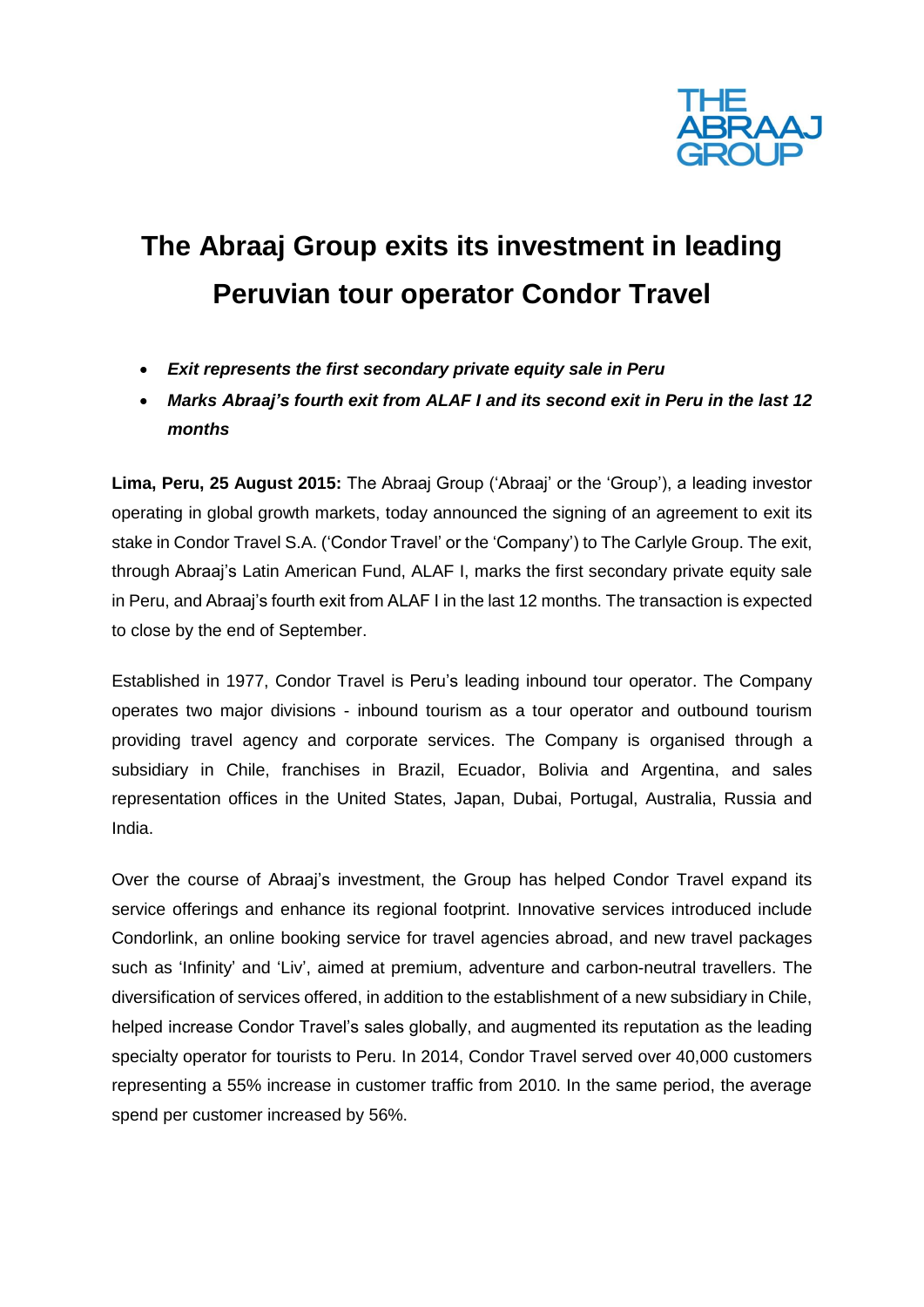Abraaj also worked closely with the management team at Condor Travel to strengthen its environmental and social initiatives and enhance corporate governance practices. The Company promotes inclusive business and job growth by contracting local guides, drivers and families from the community to host travellers to the country. This has led to an increase in revenue for the participating families by c.50% since 2010. Condor Travel also offers eco tourists travel packages that come with carbon credits to mitigate deforestation in the Tambopata National Reserve in the Amazon Basin.

**Commenting on the exit, Hector Martinez, Managing Director of Abraaj's Peru office said:** "Our investment and partnership with Condor Travel helped create a leader in the Peruvian tourism market. Focusing on best in class service standards, new product offerings and a robust operations platform, the Company has built a strong reputation as a reliable and trusted tour provider, with an unparalleled focus on sustainability and local stakeholder engagement. Condor Travel is well-positioned to maintain its market-leading status in the highgrowth Peruvian tourism sector and we wish the company every success for the future."

**Sammy Niego, Chief Executive Officer of Condor Travel said, "Abraaj played a highly** instrumental role in growing Condor Travel's business, and our partnership over the last five years created many value-additive opportunities. We are grateful for Abraaj's strategic advice, innovative ideas and operational expertise, which enabled us to develop tailored package offerings that took advantage of emerging market sentiments and travel trends. We would like to thank Abraaj for their support and look forward to the next chapter in Condor Travel's journey."

**Miguel Olea, Partner and Regional Head of Latin America for Abraaj added**, "The sale of Abraaj's stake in Condor Travel marks the first secondary private equity sale in Peru, representing a maturation of the regional private equity industry. Having achieved our fourth successful exit from ALAF I within the past 12 months and our second in Peru over the same time period, we believe there is an excellent opportunity to add significant value to high growth businesses, create regional expansion opportunities via integration through the Pacific Alliance, and ultimately foster a more entrepreneurial-driven eco-system that can generate strong returns for our investors and stakeholders."

Abraaj has been investing in the Pacific Alliance countries of Colombia, Mexico and Peru since 2008, across a range of sectors including retail, tourism, technology, food and beverage, and